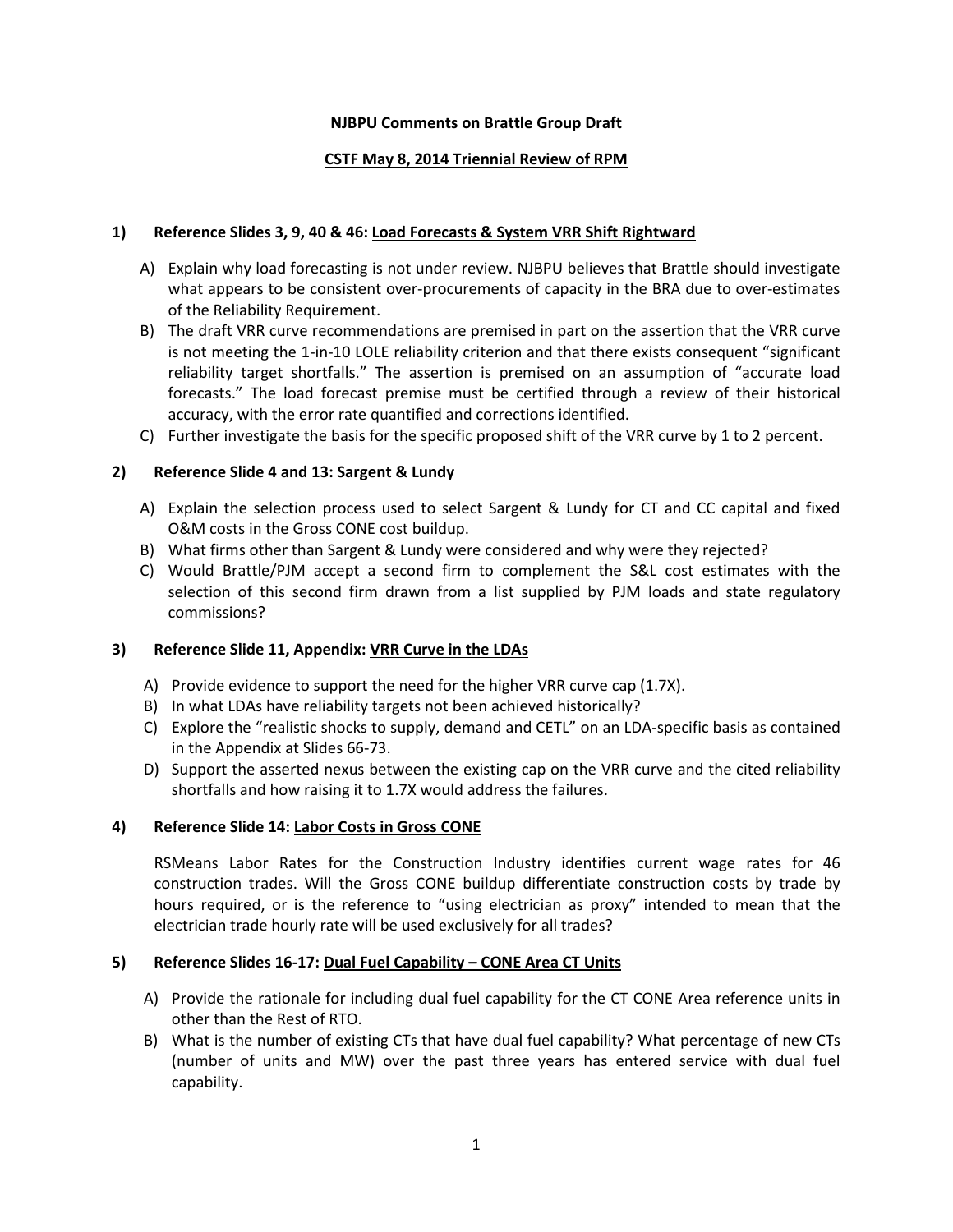C) During the recent extreme winter weather events how many CT units and MW remained in service due to their switching to oil fuel and how many units and MW were out of service due to the lack of gas?

#### **6) Reference Slides 16-17: Dual Fuel Capability – CONE Area CC Units**

- A) Provide the rationale for including dual fuel capability for the CC CONE Area reference units in other than the Rest of RTO.
- B) What is the number of existing CCs that have dual fuel capability? What percentage of new CCs (number of units and MW) over the past three years have entered service with dual fuel capability.
- C) During the recent extreme winter weather events how many CC units and MW remained in service due to their switching to oil fuel and how many units and MW were out of service due to the lack of gas?

## **7) Reference Slide 18: Capital Cost Contingency Rates**

Provide support for the increased contingency rates for other EPC and other owners' costs relative to rates assumed in the 2011 CONE Study.

#### **8) Reference Slide 18: Project Development Rate**

Provide support for the increased project development rate to 5 percent of total EPC plus OFE costs from the 2 percent rate used in the 2011 CONE Study.

## **9) Reference Slide 19: Property Tax**

Provide the referenced "broader survey of state and county tax regulations" concluding the legitimacy of including tax on personal property in SWMAAC, Rest of RTO and Dominion.

#### **10) Reference Slides 20-21: ATWAAC**

- A) Provide the complete proxy group if other than depicted on Slide 21, indicating the entities that have built new CT and CC units in PJM, where those units are located and when they entered or are scheduled to enter commercial operation. Were other entities considered for inclusion and rejected? Please explain.
- B) Provide the basis for the 13.8% ROE.
- C) Provide the basis for the 7 percent cost of debt.
- D) Provide the basis for the 40/60 capital structure.
- E) Provide each of the "additional data points" from previous estimates, divestitures and analyst estimates and how these elements factored into the ultimate computations of ATWAAC. What specific analyst estimates were employed and why? What analyst estimates were considered and reject, and why?
- F) Provide the basis and computations underlying the 2013 adjustments to the 2011 and 2012 data points.
- G) How does the Brattle ATWAAC estimate and cost of capital component elements compare to actual units that have recently cleared and/or entered commercial service?